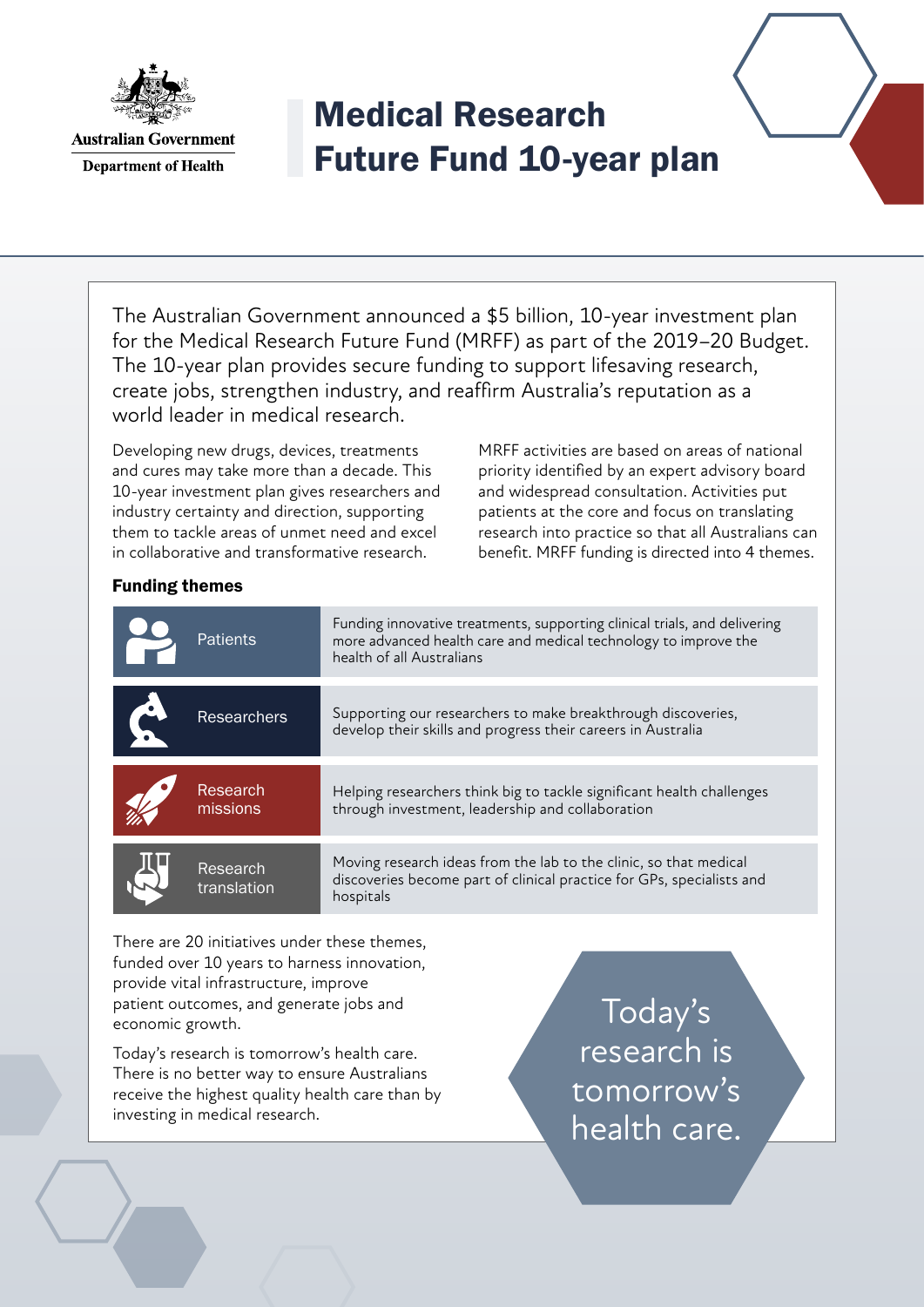Total is \$185 million (including \$17.5 million in 2028–29)

Total is \$185 million (including \$17.5 million in 2028–29)<br>Total is \$124.7 million (including \$66.35 million in philanthropic contributions and \$9.35 million from other MRFF initiatives)<br>Total is \$220 million (including \$2 2 Total is \$124.7 million (including \$66.35 million in philanthropic contributions and \$9.35 million from other MRFF initiatives)

 Total is \$220 million (including \$20 million in 2028–29) Total is \$160 million (including \$12.5 million in 2028–29)

4 U W 4

www.health.gov.au/mrff

Medical Research Future Fund 10-year plan www.health.gov.au/mrff Medical Research Future Fund 10-year plan